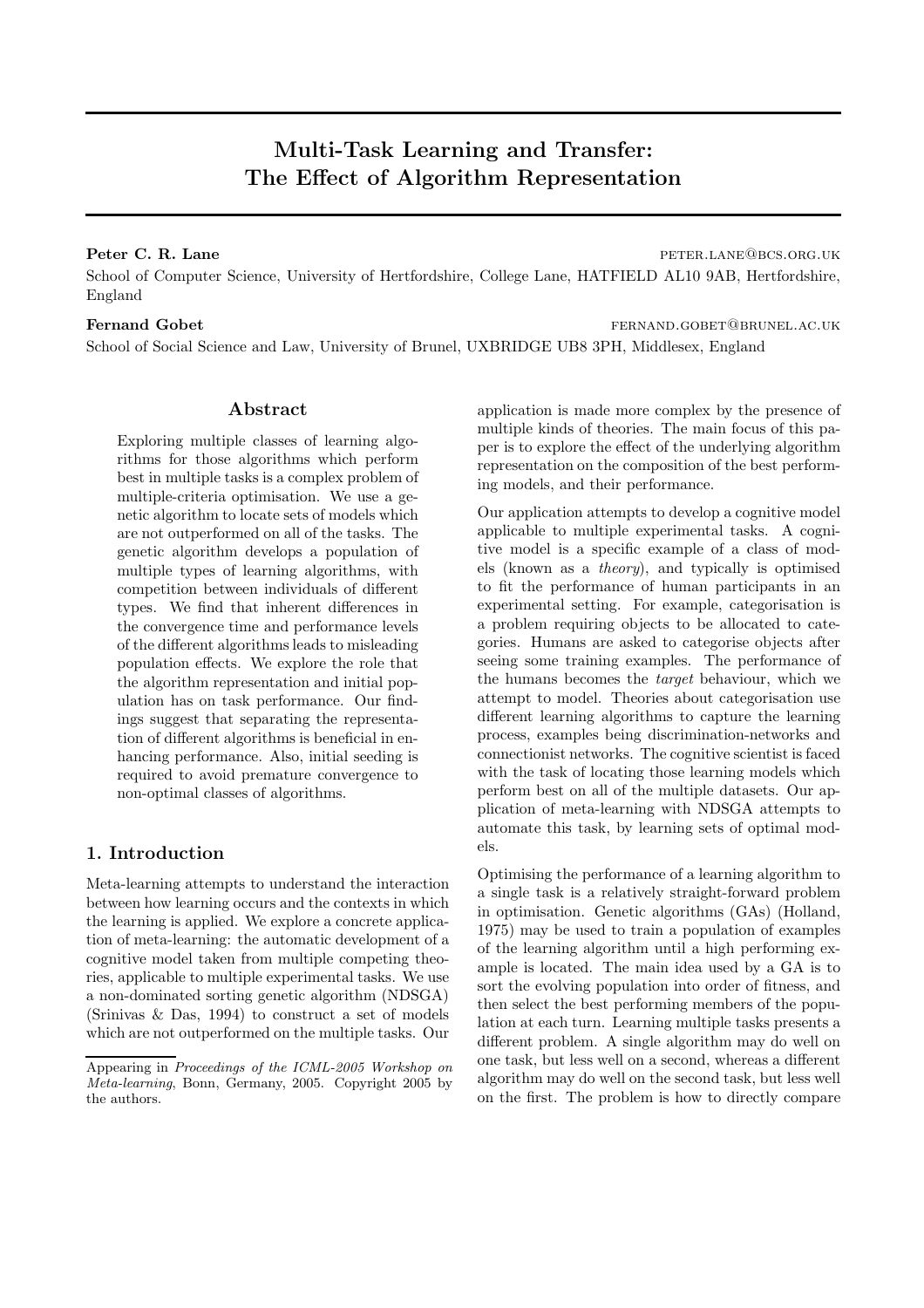the performance of algorithms on multiple tasks in a way which will fit onto a linear scale.

Formally, attempting to locate those algorithms which perform well on multiple tasks is known as multicriteria optimisation. The particular algorithms of interest are those which are not dominated by any other. The set of non-dominated algorithms is the pareto-optimal set. GAs may be used to locate such pareto-optimal sets, because they manipulate a collection of algorithms simultaneously. Schaffer (1984) was the first to propose the use of GAs in this context. In this paper, we adopt the approach of Srinivas and Das (1994), which uses non-dominated sorting within a genetic algorithm to locate a pareto-optimal set. The idea of NDSGA is to give those algorithms which are non-dominated a high fitness, irrespective of their performance on specific tasks.

The NDSGA manages the interaction between multiple constraints in order to learn an optimal set of algorithms. However, one further challenge is the manner in which a GA combines and uses individuals from its evolving population to create new individuals. In particular, a GA will use cross-over to combine the representations of two separate algorithms. Such a combination is problematic when the algorithms may be of different types.

In this paper, we explore the effect that representation has on the constitution and performance of pareto-optimal sets evolved for a specific application of NDSGA. The application is to find those examples drawn from four classes of learning algorithm which best fit distinct and multiple experimental data. In other words, there is a large space of multiple classes of learning algorithms (the cognitive models), and the performance of each algorithm is judged by its ability to match experimental data of multiple kinds.

# 2. Developing Cognitive Models

An important aspect of cognitive science is the development of computational models which can simulate the behaviour of human experimental participants. Classes of models are collected together into theories, where a set of constraints or typical representations are used to define a collection of similar models. Experimental evidence is obtained on different tasks. As an example, we consider the problem of categorisation, which has been studied in intense detail by psychologists and modellers. Initial experiments by Medin and Smith (1981) led to a large number of followup studies. Smith and Minda (2000) describe a collection of thirty experimental results, based on a

Table 1. The 5-4 structure used in categorisation experiments (after (Medin & Smith, 1981; Smith & Minda, 2000))

|                      | ATTRIBUTE (A)  |          |          |                |  |  |
|----------------------|----------------|----------|----------|----------------|--|--|
| <b>EXAMPLE</b>       | A0             | A1       | A2       | A3             |  |  |
| A EXAMPLES           |                |          |          |                |  |  |
| E1                   | 1              | 1        | 1        | 0              |  |  |
| E2                   | 1              | $\theta$ | 1        | 0              |  |  |
| E.3                  | 1              | 0        | 1        | 1              |  |  |
| E4                   | 1              | 1        | 0        | 1              |  |  |
| E5                   | $\Omega$       | 1        | 1        | 1              |  |  |
| В<br><b>EXAMPLES</b> |                |          |          |                |  |  |
| E6                   | 1              | 1        | 0        | 0              |  |  |
| E7                   | 0              | 1        | 1        | 0              |  |  |
| E8                   | 0              | 0        | $\Omega$ | 1              |  |  |
| E9                   | $\overline{0}$ | 0        | 0        | $\overline{0}$ |  |  |
| TRANSFER ITEMS       |                |          |          |                |  |  |
| E10                  | 1              | 0        | 0        | $\mathbf{1}$   |  |  |
| E11                  | 1              | 0        | $\Omega$ | $\overline{0}$ |  |  |
| E12                  | 1              | 1        | 1        | 1              |  |  |
| E13                  | 0              | 0        | 1        | 0              |  |  |
| E14                  | 0              | 1        | 0        | 1              |  |  |
| E15                  | O              | ∩        | 1        | 1              |  |  |
| E16                  | N              | 1        | ∩        | 0              |  |  |

similar structure.

The basic experimental structure is known as the 5-4 structure, and is illustrated in Table 1. There are four binary attributes. The task of the learner is, given the examples of categories A and B, to categorise the entire set of examples. If this were a machine learning application, the task would be relatively straightforward: find a learning algorithm whose generalisation error was as small as possible. However, for a psychological experiment, the performance of the learning algorithm is assessed against that of human participants performing the same experiment.

## 2.1. Tasks

Table 2 provides three kinds of target data for the cognitive model. The first column shows the observed percentage correct for each stimulus in a single experiment. The second column gives the average percentage correct across thirty experiments. The final column gives the time required to provide an answer (time for the transfer items was not measured).

The tasks which a cognitive model must achieve are then determined in a two-fold manner. First, the form of assessment being made is chosen: it may be the (simulated) time required to give an answer, or the probability of giving a correct answer. Second, the data against which the model's performance will be measured is provided. The model's performance will then be assessed: here, we consider the average abso-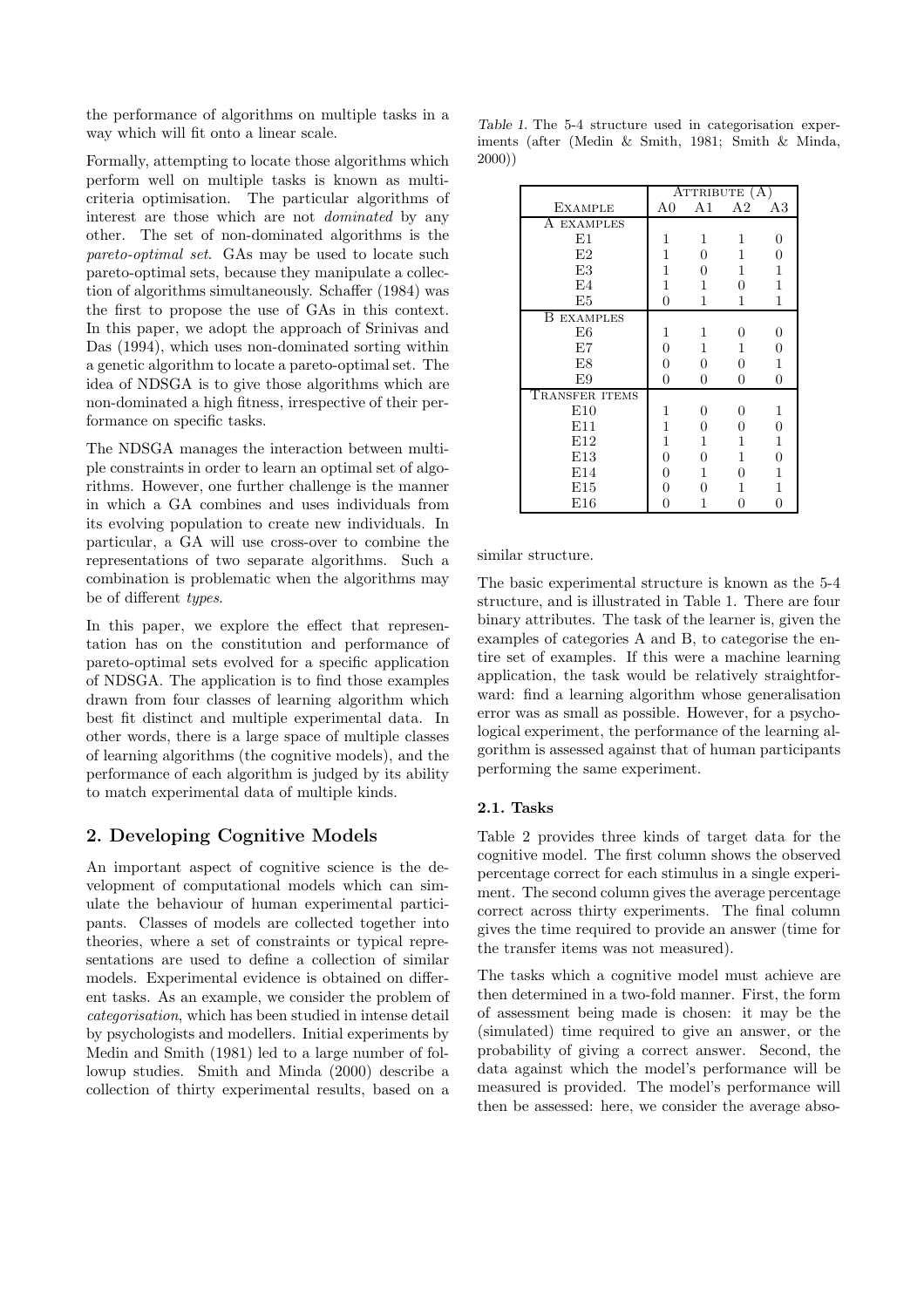Table 2. Target behaviours in 5-4 structure: Probability of responding A, mean number of errors in training, and time to make a classification. (Classification times were not collected for the transfer items.)

|                |      | $P(R_A E_i)$ |          |
|----------------|------|--------------|----------|
| <b>EXAMPLE</b> | 1st  | Avg          | TIME (S) |
| E1             | 0.97 | 0.83         | 1.11     |
| E2             | 0.97 | 0.82         | 1.34     |
| E.3            | 0.92 | 0.89         | 1.08     |
| E4             | 0.81 | 0.79         | 1.27     |
| E5             | 0.72 | 0.74         | 1.07     |
| E6             | 0.67 | 0.30         | 1.30     |
| E7             | 0.82 | 0.28         | 1.08     |
| E8             | 0.97 | 0.15         | 1.13     |
| E9             | 0.95 | 0.11         | 1.19     |
| E10            | 0.72 | 0.62         |          |
| E11            | 0.98 | 0.40         |          |
| E12            | 0.27 | 0.88         |          |
| E13            | 0.39 | 0.34         |          |
| E14            | 0.44 | 0.40         |          |
| E15            | 0.77 | 0.55         |          |
| E16            | 0.91 | 0.17         |          |

lute deviation (AAD), and sum-squared error (SSE).

### 2.2. Cognitive models

We consider four types of cognitive models: two mathematical models, which are known as context and prototype models; a class of discrimination-network model, known as CHREST; and a simple connectionist model. Each type of model learns to classify instances of the 5-4 task. The details of the models are not important for this paper, and are not included for reasons of brevity. Some brief details are provided below, and the references provide fuller descriptions.

The two mathematical models are defined in Smith and Minda (2000). They each adopt a weighting between the four attributes, and measure the similarity of an instance to each of the examples in category A or B. The context model measures similarity against all the training examples, whereas the prototype model measures similarity against a single prototype example.

The discrimination-network model, CHREST, is defined in Gobet et al. (2001). CHREST is the most complex model considered here, and makes the most serious attempt to model the processes underlying the learning and processing of examples. As a process model, it provides more detailed options for capturing the timing of categorisation, in terms of the number of tests made and the depth of the trained memory.

The connectionist model (e.g. see McLeod et al., 1998) is a simple Hebbian network, using four input units and a single output unit. Time to respond to an input is provided as a single measure of time taken.

## 3. Evolving a Model

We may treat the four classes of models as defining a space, M, of possible models. Our aim is to find one or more  $m \in \mathcal{M}$  satisfying the multiple experimental constraints. We refer to each constraint as a function, mapping a given model to a real number:

$$
f_i:\mathcal{M}\to\mathcal{R}
$$

Without loss of generality, we assume that we want to minimise  $f_i(m) \geq 0$ 

We say that model  $m_1$  dominates model  $m_2$  if:

$$
\forall i \bullet f_i(m_1) \le f_i(m_2) \ \land \ \exists j \bullet f_j(m_1) < f_j(m_2)
$$

In other words,  $m_1$  does at least as well as  $m_2$  everywhere, but there is at least one task in which  $m_1$ does better. The set of non-dominated solutions to a multi-criteria optimisation problem is known as the pareto-optimal set. The non-dominated solutions will be those learning algorithms, selected from multiple classes, which are not outperformed on all of the multiple tasks.

We use a non-dominated sorting genetic algorithm (NDSGA) to locate a pareto-optimal set. NDSGA was first proposed by Goldberg (1989), and applied by Srinivas and Das (1994) to learn solutions to mathematical functions. We employ a form of NDSGA, which works as follows:

- 1. Create an initial population.
- 2. Form four sets:
	- set 1 the non-dominated members of the entire population;
	- set 2 the non-dominated members of the remaining population, *i.e.*, the entire population without set 1;
	- set 3 the non-dominated members of the remaining population, without set 1 and set 2; and
	- set 4 the remaining population, without sets 1, 2, and 3.
- 3. Create a new population consisting of the members of set 1, and the results of performing crossover on individuals selected from the four sets. The probability of selecting a member of set 3 is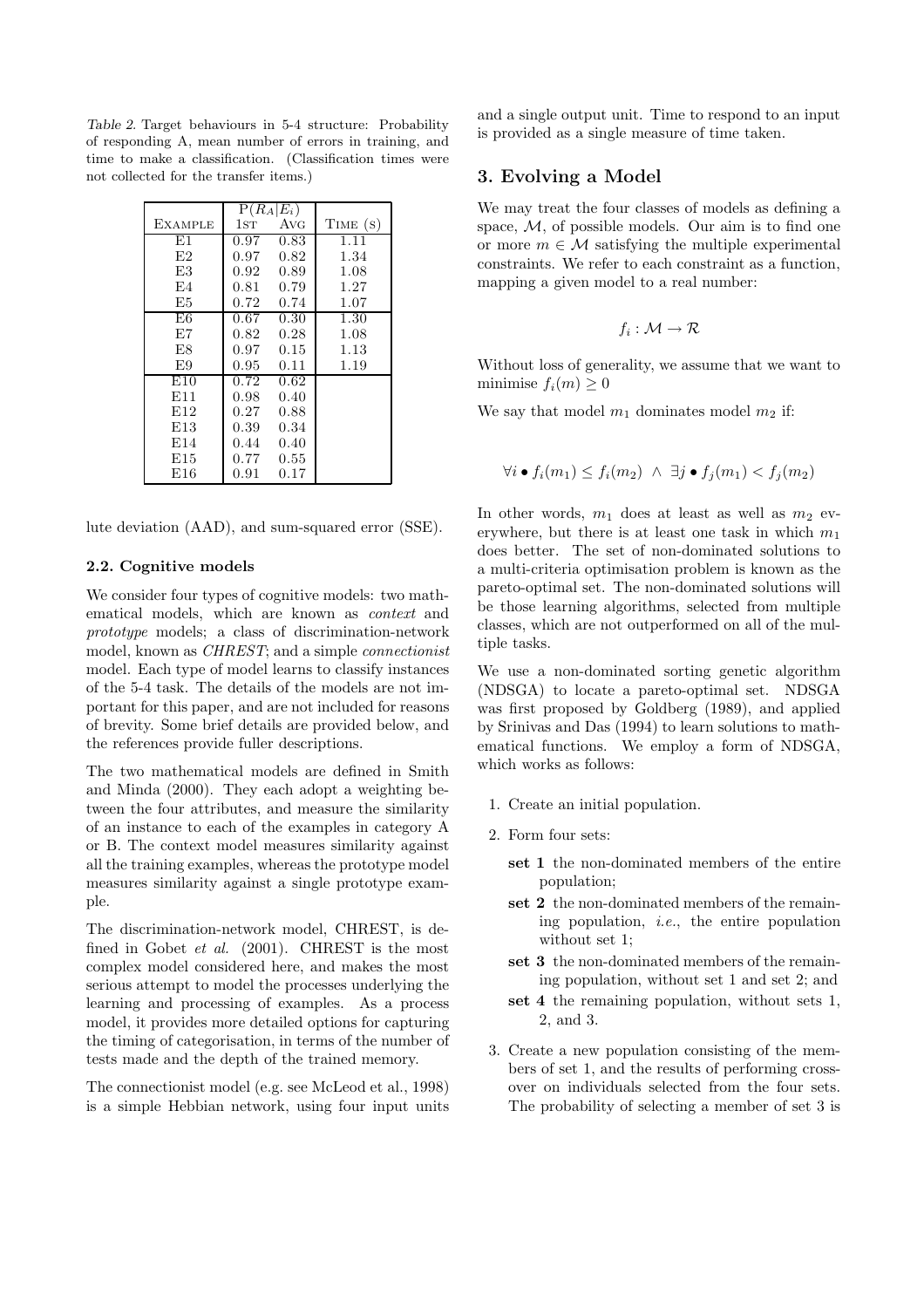NAME INITIAL MAXIMUM CONTEXT MODEL WEIGHT  $0$   $C_0$   $1.0$ <br>WEIGHT  $1$   $C_1$   $1.0$ WEIGHT 1 WEIGHT 2  $C_2$  1.0<br>WEIGHT 3  $C_3$  1.0 WEIGHT  $3$   $C_3$  1.0 SENSITIVITY  $C_s$  1.0<br>
GUESSING  $C_g$  1.0 GUESSING  $C_g$  1.0<br>SPONSE TIME  $C_t$  100.0 RESPONSE TIME  $C_t$ Prototype Model  $P_0$ WEIGHT  $0$   $P_0$   $1.0$ WEIGHT 1  $P_1$  1.0<br>WEIGHT 2  $P_2$  1.0 WEIGHT  $2$   $P_2$   $1.0$ WEIGHT  $3$   $P_3$   $1.0$ <br>SENSITIVITY  $P_2$   $1.0$ **SENSITIVITY** GUESSING  $P_g$  1.0<br>
SPONSE TIME  $P_t$  100. RESPONSE TIME  $P_t$  100.0 CONNECTIONIST MODEL<br>RESHOLD  $Co_{\theta}$ OUTPUT THRESHOLD  $Co_{\theta}$  1.0<br>LEARNING RATE  $Co_{\eta}$  1.0  $\begin{tabular}{ll} LEARNING RATE & $Co_{\eta}$ \\ ATTENTION & $Co_a$ \end{tabular}$ ATTENTION  $Co_a$  1.0<br>ESPONE TIME  $Co_t$  100.0 RESPONE TIME CHREST Model  $\text{A}}$ Tention  $CH_a$  1.0<br>EACTION TIME  $CH_r$  100.0 REACTION TIME SORTING TIME  $CH<sub>s</sub>$  100.0

Table 3. Model parameters, and initial maximum random value.

double that of selecting from set 4; from set 2 double that of selecting from set 3, and from set 1 double that of selecting from set  $2<sup>1</sup>$ .

- 4. Mutation is performed on the whole population. The probability of changing the model type is mmt. If the model type is left alone, one parameter is selected at random, and modified slightly. Table 3 lists the model parameters: a parameter whose initial maximum value is 100 may vary by  $\pm 10$ , else it may vary by  $\pm 0.1$ .
- 5. The process begins again at step 2, until the maximum number of cycles has been reached.

# 4. Representing the Models

The genetic algorithm manipulates a population of candidate models, where each individual model is represented as a list of values indicating the type of model and its parameter values. As Table 3 illustrates, each model type is defined by a varying number of parameters, each with a distinct role in the model.

In order to perform the generic operations of crossover and mutation, it is important for the genetic al-

|      |  |  |  | Table 4. Usage of gene positions based on representation |  |
|------|--|--|--|----------------------------------------------------------|--|
|      |  |  |  | type. Empty cells indicate that the gene position had no |  |
| use. |  |  |  |                                                          |  |

| GENE                    | OVER-LAP                         | <b>SEPARATE</b> | <b>MIXED</b>       |
|-------------------------|----------------------------------|-----------------|--------------------|
| $\boldsymbol{0}$        | TYPE                             | TYPE            | TYPE               |
| $\mathbf{1}$            | $C_0$ $P_0$ $Co_{\theta}$ $CH_a$ | $C_0$           | $C_0$ $P_0$        |
| $\boldsymbol{2}$        | $C_1$ $P_1$ $Co_{\eta}$ $CH_r$   | $C_1$           | $C_1$ $P_1$        |
| 3                       | $C_2$ $P_2$ $Co_a$ $CH_s$        | $C_2$           | $C_2$ $P_2$        |
| $\overline{\mathbf{4}}$ | $C_3$ $P_3$ $Co_t$               | $C_3$           | $C_3$ $P_3$        |
| $\bf 5$                 | $C_s$ $P_s$                      | $C_{s}$         | $C_s$ $P_s$        |
| $\;6\;$                 | $C_q$ $P_q$                      | $C_q$           | $C_g$ $P_g$        |
| $\overline{7}$          | $C_t$ $P_t$                      | $C_t$           | $C_t$ $P_t$ $Co_t$ |
| 8                       |                                  | $P_0$           | $Co_{\theta}$      |
| 9                       |                                  | $P_1$           | Co <sub>n</sub>    |
| 10                      |                                  | $P_2$           | $Co_a$ $CH_a$      |
| 11                      |                                  | $P_3$           | $CH_r$             |
| 12                      |                                  | $P_{s}$         | $CH_s$             |
| 13                      |                                  | $P_g$           |                    |
| 14                      |                                  | $P_t$           |                    |
| 15                      |                                  | $Co_{\theta}$   |                    |
| 16                      |                                  | $Co_n$          |                    |
| 17                      |                                  | $Co_a$          |                    |
| 18                      |                                  | $Co_t$          |                    |
| 19                      |                                  | $CH_a$          |                    |
| 20                      |                                  | $CH_r$          |                    |
| 21                      |                                  | $CH_s$          |                    |

gorithm that all the models use the same basic form of representation as a list of items within a genome. What varies between the models is the interpretation placed on each item within its representation. Considering the different models in this application, there are three basic ways of combining the representation:

- over-lap Where the first item in the gene represents the model type, and the subsequent items list the parameters for that model type.
- separate Where the first item in the gene represents the model type, and distinct parts of the gene are specialised for the parameters of each model type.
- mixed Where the first item in the gene represents the model type, and some of the gene positions are shared, where parameters perform the same task in two or more different models.

Table 4 describes the use made of each gene position in the different representation types. As can be seen, the over-lap condition forces up to four different parameter types to use the same gene position, whereas the separate condition separates out all the parameter types.

The mixed condition attempts to align parameters with a similar role and range to the same position of the gene. For example, both the connectionist and

<sup>&</sup>lt;sup>1</sup>The proportions are arbitary, and aim only to bias the new population to examples of non-dominated algorithms.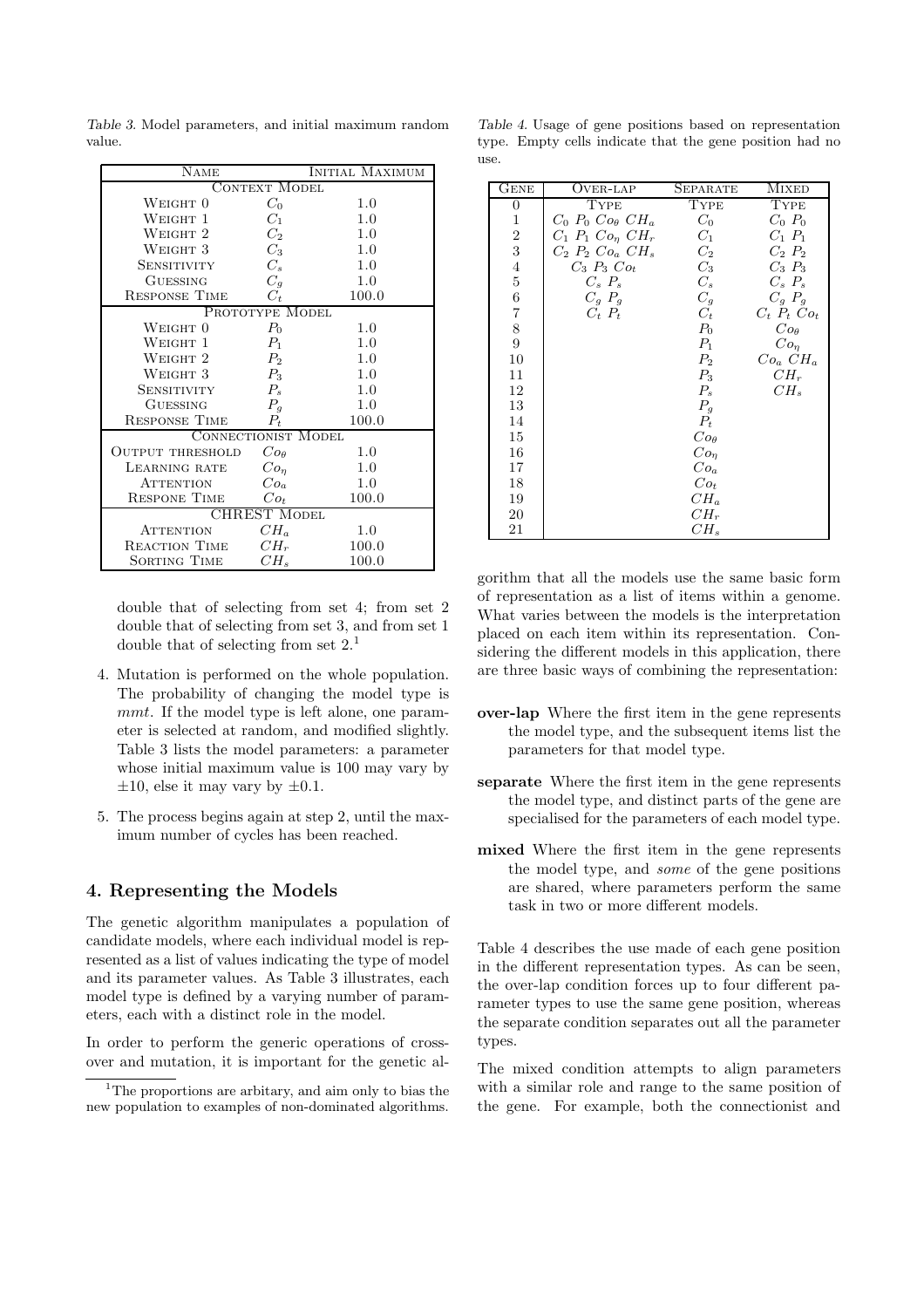

Figure 1. Total performance over training time for all four models

CHREST models have a probability of attending to a stimulus. Regardless of the separate performance of the models, this attention parameter may be expected to play a similar role in both types. By forcing the parameter to occupy the same position of the gene (10, in this case), any modification of this parameter with respect to either model type will be transferred to the other type in the event of cross-over.

## 5. Experiments

The main focus of these experiments is to explore the effect of the differing representation types described in Section 4. We also consider how the distribution of model types within the evolving population affects the performance of the final models.

#### 5.1. Baseline performance

The NDSGA algorithm is run with a population of 100 and over 200 cycles four times, each time with a separate class of model type. The probability of mutating the model type, mmt, is kept at zero, so that each run is performed with a single type of model. The aim of the experiment is to locate models and performance levels without the effect of cross-model competition.

By summing the values for each of the constraints, we can obtain a measure of how well the system is performing in the aggregate. Figure 1 shows how the summed value varies across the training time of the system. Table 5 shows the best performance on each of the separate tasks.

#### 5.2. Varying representations

The NDSGA algorithm is run with a population of 400 individuals, initially seeded with 100 examples of each



Figure 2. Performance of system against time for different representations.



Figure 3. The number of each model type in the entire population, for the separate representation.

of the four classes of cognitive model. The system is trained over 100 cycles, with mmt set to 0.05. The system is run three times, each time with a different form of representation, as described in Section 4.

Figure 2, which can be compared with Figure 1, shows the performance of the total set of models as a whole against the training time, with a separate line for each of the representation types. Table 5 shows the best performing model from the final population against each of the separate tasks. Figures 3 and 4 show the numbers of each model class in the complete and nondominated populations over time for the separate representation only. (One representation only shown for reasons of space.)

#### 5.3. Seeding population

The performance of the mathematical models in the combined populations is relatively poor against the other models. One way to create a more balanced initial pool is to seed the initial population for the NDSGA with individuals taken from the baseline pool.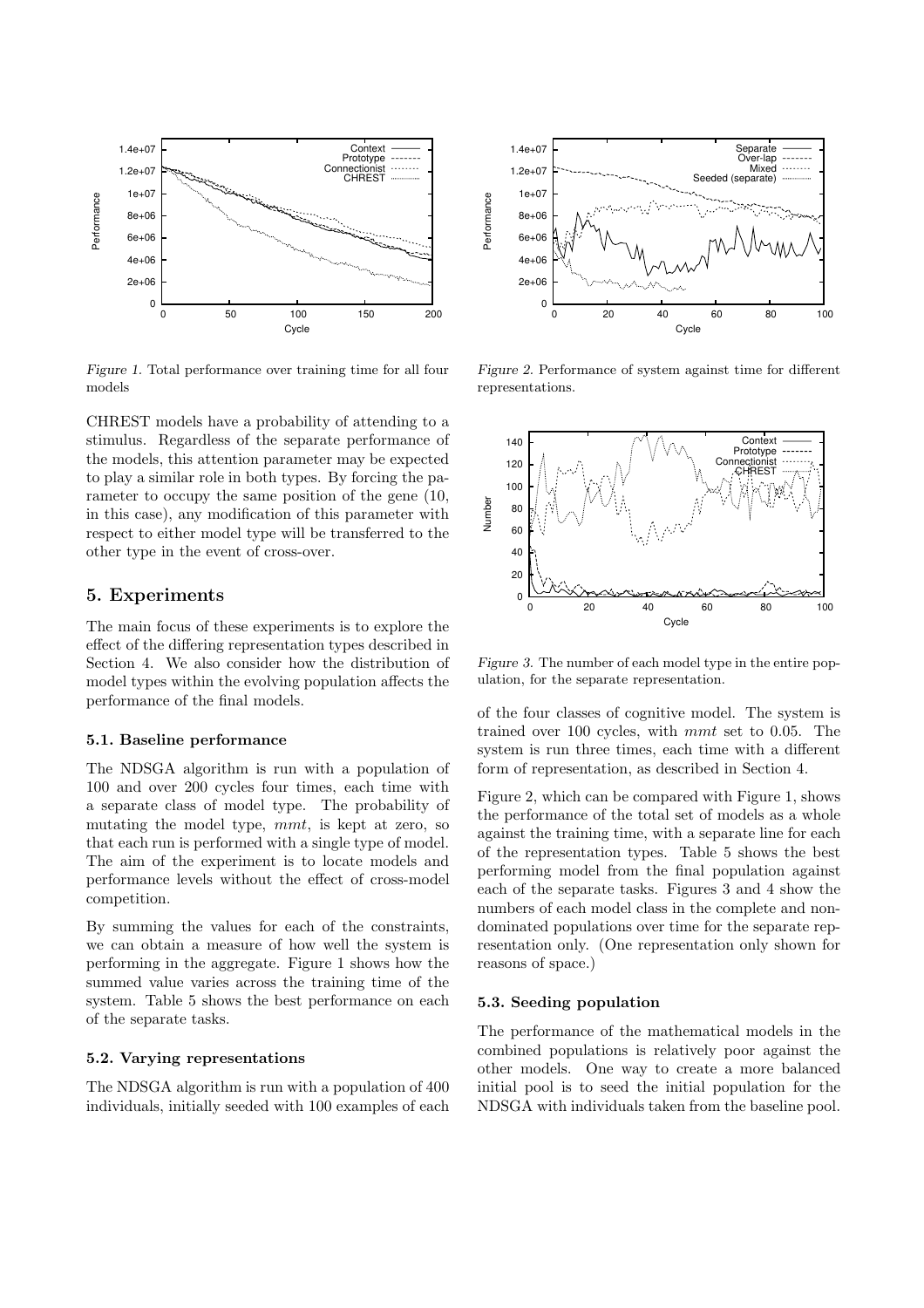| TASK             | <b>BASELINE</b> |               | OVER-LAP  |             | <b>SEPARATE</b> |    | <b>MIXED</b> |    | <b>SEEDED</b> |               |
|------------------|-----------------|---------------|-----------|-------------|-----------------|----|--------------|----|---------------|---------------|
| SSE <sub>1</sub> | 0.226           | $\mathcal{C}$ | 0.204     | Co          | 0.235           | Co | 0.222        | Co | 0.180         | C             |
| SSE <sub>2</sub> | 0.111           | C             | 0.266     | $_{\rm CO}$ | 0.256           | Co | 0.256        | Co | 0.143         | C             |
| SSE <sub>3</sub> | 0.111           | C             | 0.266     | Co          | 0.256           | Co | 0.256        | Co | 0.143         | $\mathcal{C}$ |
| SSE 4            | 0.095           | C             | 0.253     | Co          | 0.281           | Co | 0.249        | Co | 0.121         | C             |
| AAD1             | 0.091           | Ρ             | 0.096     | Co          | 0.101           | Co | 0.103        | Co | 0.083         | C             |
| AAD2             | 0.066           | C             | 0.083     | Co          | 0.083           | Co | 0.083        | Co | 0.063         | $\mathcal{C}$ |
| AAD 3            | 0.066           | $\mathcal{C}$ | 0.083     | Co          | 0.083           | Co | 0.083        | Co | 0.063         | $\mathcal{C}$ |
| AAD4             | 0.052           | $\mathcal{C}$ | 0.094     | Co          | 0.087           | Co | 0.082        | Co | 0.058         | $\mathcal{C}$ |
| SSE Avg          | 0.100           | P             | 0.080     | Co          | 0.161           | Co | 0.151        | Co | 0.088         | $\mathcal{C}$ |
| AAD Avg          | 0.066           | Co.           | 0.058     | Co.         | 0.078           | Co | 0.075        | Co | 0.059         | $\mathcal{C}$ |
| <b>SSE TIME</b>  | 1.292.901       | CH            | 6.242.291 | CH          | 68,535          | CH | 79,730       | CH | 74.966        | CH            |
| AAD TIME         | 0.341           | CН            | 0.827     | CH          | 0.069           | CН | 0.080        | CН | 0.069         | CН            |

Table 5. Best performance on each separate task. C – Context Model, P – Prototype Model, Co – Connectionist Model, CH – CHREST Model



Figure 4. The number of each model type in the nondominated population, for the separate representation.



Figure 5. The number of each model type in the entire population, for the separate representation, seeded population.



Figure 6. The number of each model type in the nondominated population, for the separate representation, seeded population.

Essentially, the non-dominated individuals trained from populations with single model types are used to create the initial population for evolving the models in competition with other model types.

Using the separate representation, 50 training cycles were performed with a pool of 200 models, and mmt of 0.05. Figure 2 shows the aggregate performance of the seeded population, just for the separate representation, compared with the unseeded populations. Figures 5 and 6 show the proportion of the entire and non-dominated populations of each model type.

## 5.4. Discussion of experiments

Figure 1 gives the rate of convergence for the four types of models when optimised separately. All four show a similar gradient, or rate of convergence. The better performance of the CHREST type of model is due to its superior performance in the timing tasks, which have a higher 'cost': this kind of scaling problem is typical of the problem arising when attempting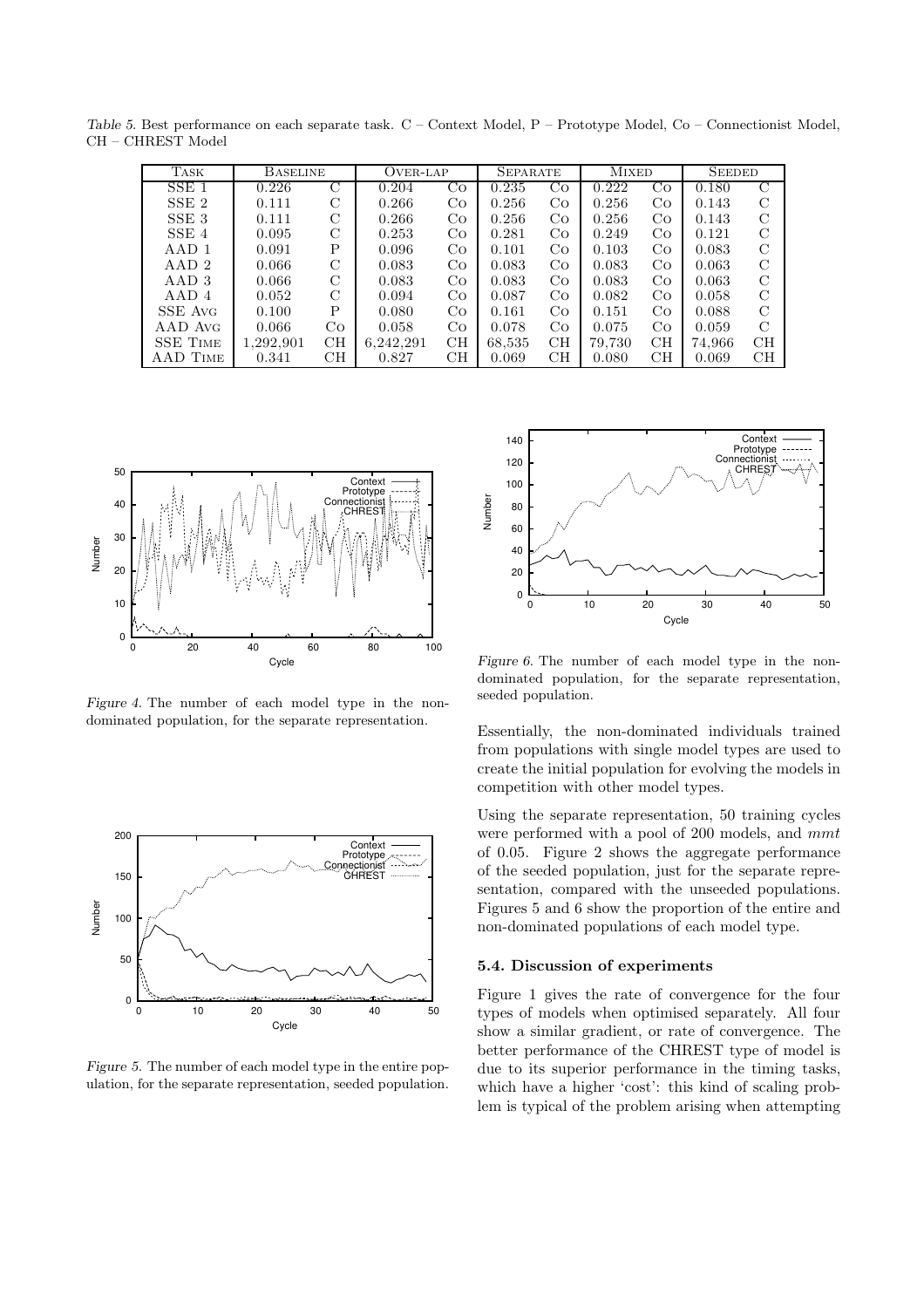to combine multiple criteria into a single criterion.

Figure 2 shows the rate of convergence for the three separate representation types and the seeded population (separate representation only, note that training only proceeded for 50 cycles). It can be seen that the separate representation performs much better than its two colleagues in terms of its aggregate performance. However, the total performance does not approach that of the seeded population.

Figures 3 and 4 illustrate the proportion of each model type present in the entire and non-dominated sets, respectively. The two proportions are similar, and each show a domination of the population by the connectionist and CHREST class of models. These graphs indicate that examples of these models are much easier to locate and preserve in the population than the mathematical models. However, Figures 5 and 6 indicate a different story when the population is seeded with good members from each of the model types. Now, the CHREST and context models dominate the population.

Table 5 explains some of these data. As can be seen, context models mostly outperform the others on the non-time tasks, whereas CHREST has a significant advantage on the time tasks. Obtaining good context models to seed the population enables the context models to outperform connectionist models from the start, and so take over the population. The larger number of CHREST models in the population indicate a greater range of parameter values for the models to perform well, whereas the mathematical models require much tighter bounds on their parameter values.

Looking at the constraints separately, Table 5 indicates that the best overall values are obtained for the seeded population, with separate representation. This suggests, as a conclusion, that it is better to separate the representation of the different algorithms when performing NDSGA, and also that seeding is useful to avoid premature convergence to non-optimal model types. There is little to suggest that combining parameters expected to be similar, as in the mixed representation, has any demonstrable impact on performance.

## 6. Discussion

#### 6.1. Multi-criteria optimisation

Genetic algorithms are a natural technique for solving multi-criteria optimisation problems (Coello, 2000). However, most of these problems have typically addressed the selection of individuals from a single class. One of the difficulties of this study has been the existence of multiple theories, from which models may be drawn. Few previous studies of such problems exist; notable is that of Kalousis, Gama and Hilario (2004), who consider a similar problem with inductive algorithms. Here, we have addressed a real problem within cognitive science, developing a model of categorisation.

The experiments have shown that the choice of representation is important in assisting the development of effective models. In particular, a naive cross-over function can prevent competing models of different types from becoming viable. However, making different models compete is clearly useful in improving the performance of the models. The clearest example here is that of the timing task, where CHREST's performance was substantially improved when it had to compete with alternative models.

## 6.2. Cognitive science

One of the important consequences of this work is in formalising the search for optimal computational models. Within cognitive science, few modellers routinely use optimisation algorithms to find optimal models, even with evidence that superior models are found in this way. Some earlier, and related, work has used genetic algorithms to locate optimal training parameters for neural network models (Ritter, 1991) and for more complex ACT-R/PM models (Tor & Ritter, 2004). However, both these previous examples used a single fitness function and a single model type on a single task. We have instead defined a formal framework for specifying and comparing models across multiple domains and theories, and, crucially, demonstrated the validity of meta-learning techniques in locating optimal models. Further discussion of this framework, and its implications for cognitive science, may be found in Gobet and Lane (2005).

#### 6.3. Further work

The main focus of further work will be to extend the number of behavioural tasks and classes of models being considered. These extensions will generate a larger search problem for our genetic algorithm, and we anticipate the need for more sophisticated meta-learning techniques to make the search tractable.

Firstly, we have developed a technique using correlation analysis to locate the optimal values of certain key parameters within the models, and so constrain the evolution of future models to those optimal values (Lane & Gobet, 2005). This technique will be extended to include more complex sets of correlations, which may require stronger machine learning techniques to formulate hypotheses about which algo